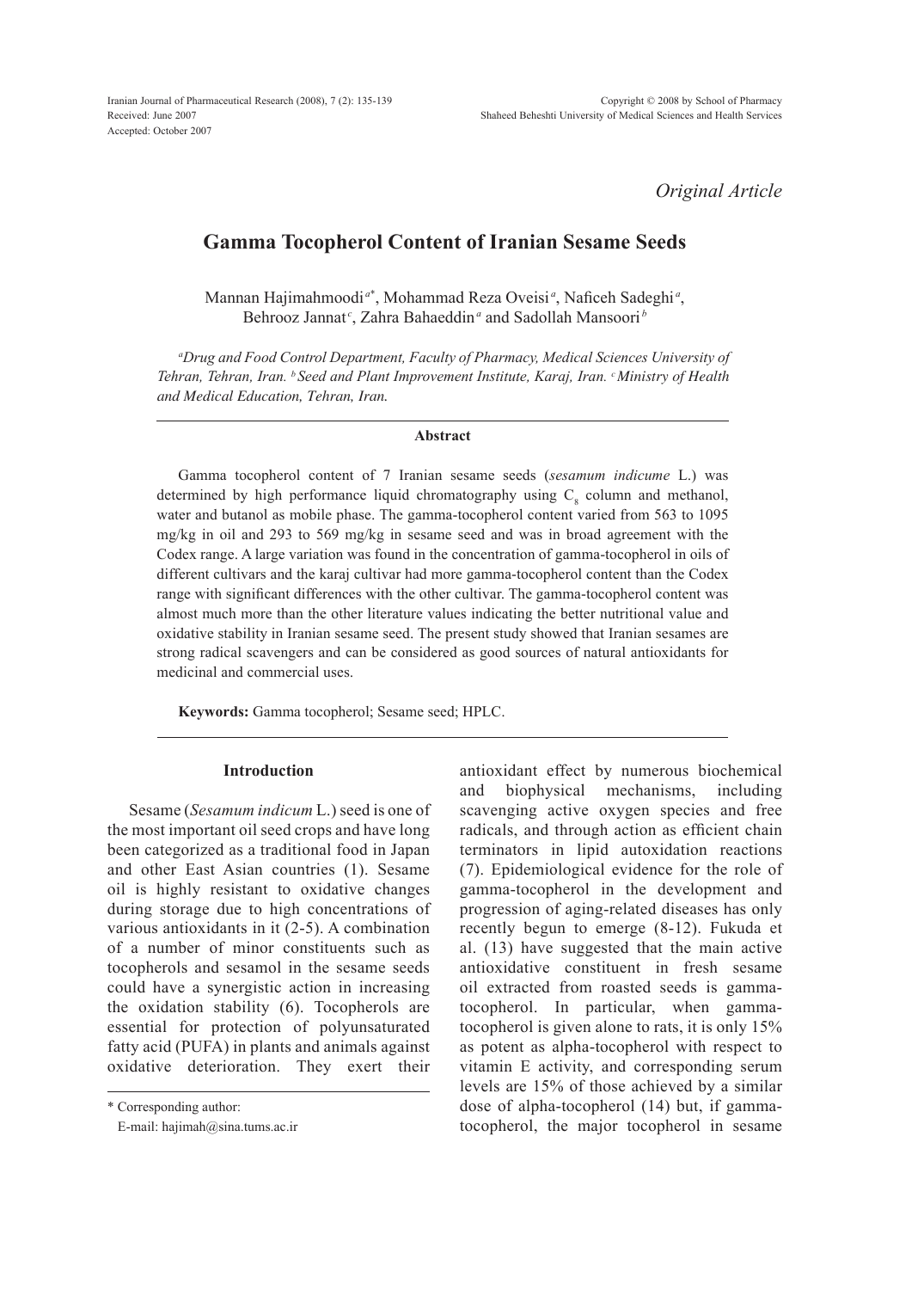seeds, is administered by consumption of sesame seeds resulting serum gamma-tocopherol levels are equivalent to alpha-tocopherol (15). Taken together, these data suggest that gammatocopherol may be a more effective agent in blocking oxidative damage and that the lower concentration of gamma-tocopherol in plasma may be the result of its higher reactivity. The main objective of this work is to find a good dietary source of gamma-tocopherol for higher protection against oxidative damage and improvement of Iranian nutritional behavior.

#### **Experimental**

#### *Reagents and standards*

All solvents were of analytical grade (Merck, Darmstadt, Germany) and were used without further purification. Alpha tocopherol acetate was used as internal standard and purchased from Merck. A stock solution of the gammatocopherol (Fluka, Steinheim, Germany) was prepared in n-hexane, kept at -4 °C , protected from light, and diluted to working solutions (100 µg/ml) as necessary. A series concentration (2.5–15 μg/ml) of gamma-tocopherol with alpha tocopherol acetate (15 mg /ml) was prepared for calibration.

# *Sesame seeds*

Seven cultivars of sesame (*Sesamum Indicum*  L.) include Branches Naz, Non Branche Naz, Dezful, Darab, Karaj (K-29), Ultan and Varamin were donated from Seed and Plant Improvement Institute during January 2006. The sesame seeds were sealed in a bottle, and stored at 4°C until used.

### *Sesame seed oil*

The oil for raw seeds (5 g) was extracted with Soxhlet apparatus for 4h with n-hexane. The extracted oils were then stored in poly propylene bottles under nitrogen at 20 °C in the dark prior to analysis. A portion of 100 μl oil was diluted with n-hexane in a 10 ml volumetric flask and 100 μl aliquots of a diluted oil was injected to the HPLC column.

# *Analysis*

HPLC analysis was performed with an

analytical HPLC unit included an auto injector (Triathlon, Spark, AJ Emmen, The Netherlands), a HPLC pump (Maxi-Star K-1000 from Knauer, Berlin, Germany), a UV spectrophotometer detector (Knauer, Berlin, Germany), and a computer software (EuroChrom 2000 Version 1.6 from Knauer, Berlin, Germany) as integrator. Analysis of the gamma-tocopherol was carried out by injecting 100 μl aliquots of a diluted oil on the Eurospher100  $C_8$  Column (4.6 mm× 25 cm). The column was eluted isocratically with the mobile phase (Methanol: Deionized water: Butanol 90: 6: 4) at a flow rate of 1ml /min. The effluent was monitored with the UV detector Set at 294 nm.

### **Results and Discussion**

Sesame (*Sesamum indicum* L.) seed, composed of 50% lipid and 20% protein, is one of the important oil seed corps in the world. It is not only a good source of edible oil, but also widely used in baked goods and confectionery products (16). Many scientific studies were conducted to investigate the health- promoting effects of sesame (17-19).

Oxidative stability of sesame oil is superior to that of other vegetable oils (5). Sesamin, sesamolin and sesamol, along with gammatocopherol confer superior oxidative to sesame oil as compared to the other sources of vegetable oils (20). Recently the development of novel lipid-containing processed foods has increased; however, rancidity caused by lipid autoxidation poses a serious problem for keeping quality of such systems (21). γ-tocopherol was the only isomer detected in sesame seeds commercial oils and the level of other isomers could be less than  $1 \times 10^{-8}$  g/kg oil (22).

Therefore in the present study the measurment of only γ-tocopherol in sesame oil was undertaken.

# *Characteristics of the HPLC procedure*

HPLC method for the analysis of tocopherols in plant oil was first described by Van Niekerk (23). HPLC is a one-step technique suitable for quantitative analyses. The HPLC systems used are simple and fast as they involve direct injection of oil solutions.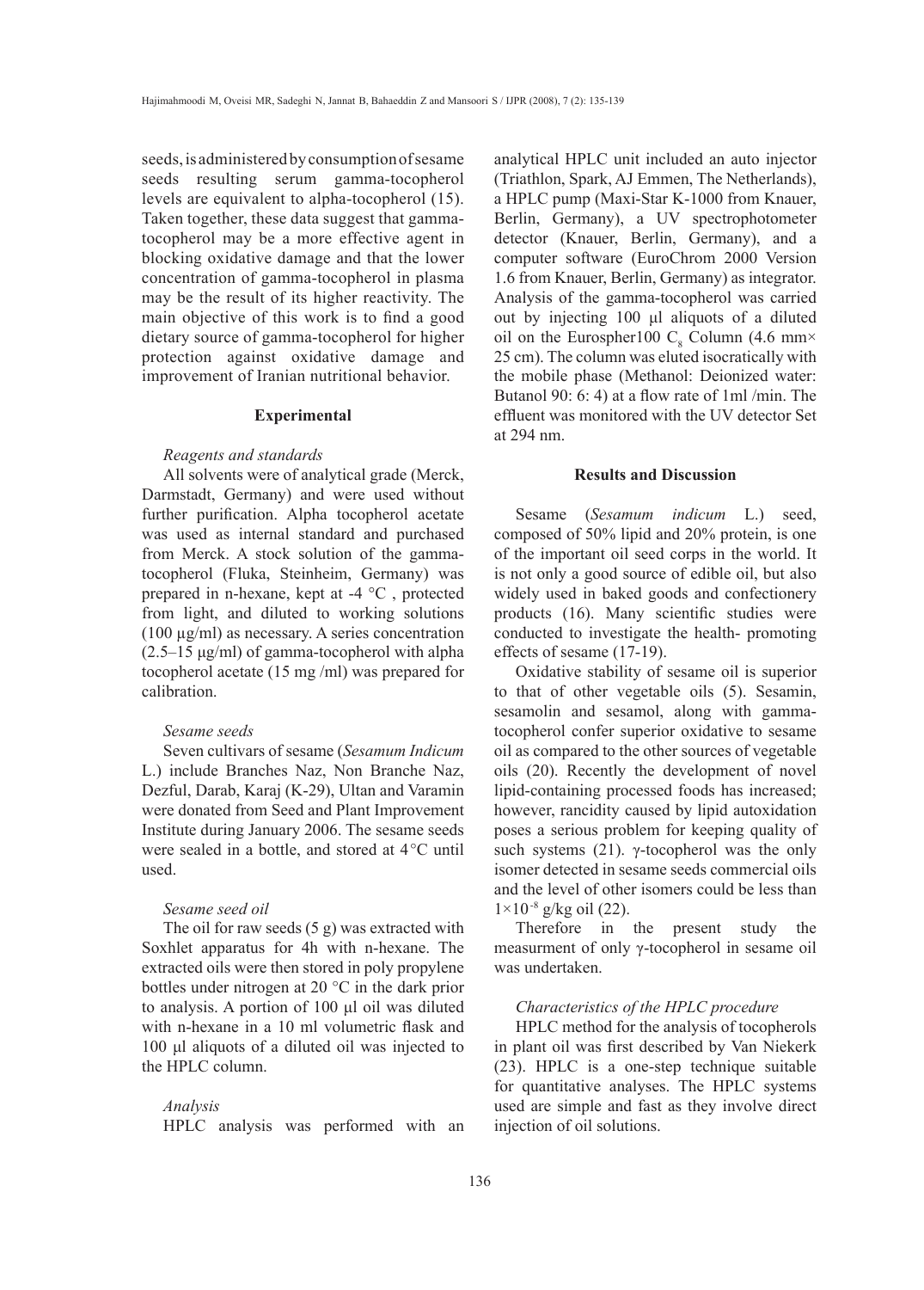

**Figure 1.** Chromatogram of gama-tochopherol and alpha tochopherol acetate in a) calibration standard solution and b) Non branching Naz cultivar sample.

Figure 1 (a, b) shows a typical elution profile of a diluted sesame seed oil sample and one of the calibration standard solution.

For construction of calibration curve six concentrations of gamma-tocopherol (2.5, 5, 7.5, 10, 12.5, 15 µg/ml) with alpha tocopherol acetate (15 µg/ml) were used. The UV spectrophotometer response was linear for concentration corresponding to 2.5 µg/ml up to 15 μg/ml for gamma-tocopherol and the calibration curve was shown in Figure 2. Assuring the signal to noise ratio should be at least three, the detection limit of the method described was a concentration of approximately 0.5 µg/ml of gamma-tocopherol. The within day precision test was estimated by assaying the gamma-tocopherol content of sesame seed cultivar three times in the same analytical run



**Figure 2.** Calibration curve of standard gamma-tocopherol (2.5-15 µg/ml).

and in order to establish the between- assay precision of the method, sesame seed oils were analysed for gamma-tocopherol on a series of three consecutive days. The results are shown in Table 1.

# *Oil extraction*

The weights of oil obtained from the soxhelet extraction method were recorded and the oil content of the samples is given in Table 2 as seed oil percentage.

### *Gamma-tocopherol content*

The only tocopherol detected in the sesame oil was gamma-tocopherol (23-27), therefore in the present work the gamma-tocopherol content of different sesame seed cultivar was reported (Table 3). The gamma-tocopherol content ranged from 563 to 1095 mg/kg in oil and 293 to 569 mg/kg in sesame seed. The range of gammatocopherol in oil was in broad agreement with

**Table 1.** The imprecision test for AUC of gamma-tocopherol in different sesame seed oil cultivars.

| Cultivar             | $CV(\% )$<br>Between run | $CV(\% )$<br>Within run |
|----------------------|--------------------------|-------------------------|
| Dezful               | 3.192                    | 4.056                   |
| Ultan                | 1.443                    | 0.991                   |
| <b>Branching Naz</b> | 2.507                    | 1.582                   |
| Karaj (K-29)         | 2.079                    | 1.954                   |
| Varamin              | 2.137                    | 1.920                   |
| Darab 14             | 6.820                    | 2.687                   |
| Non Branching Naz    | 2.332                    | 0.075                   |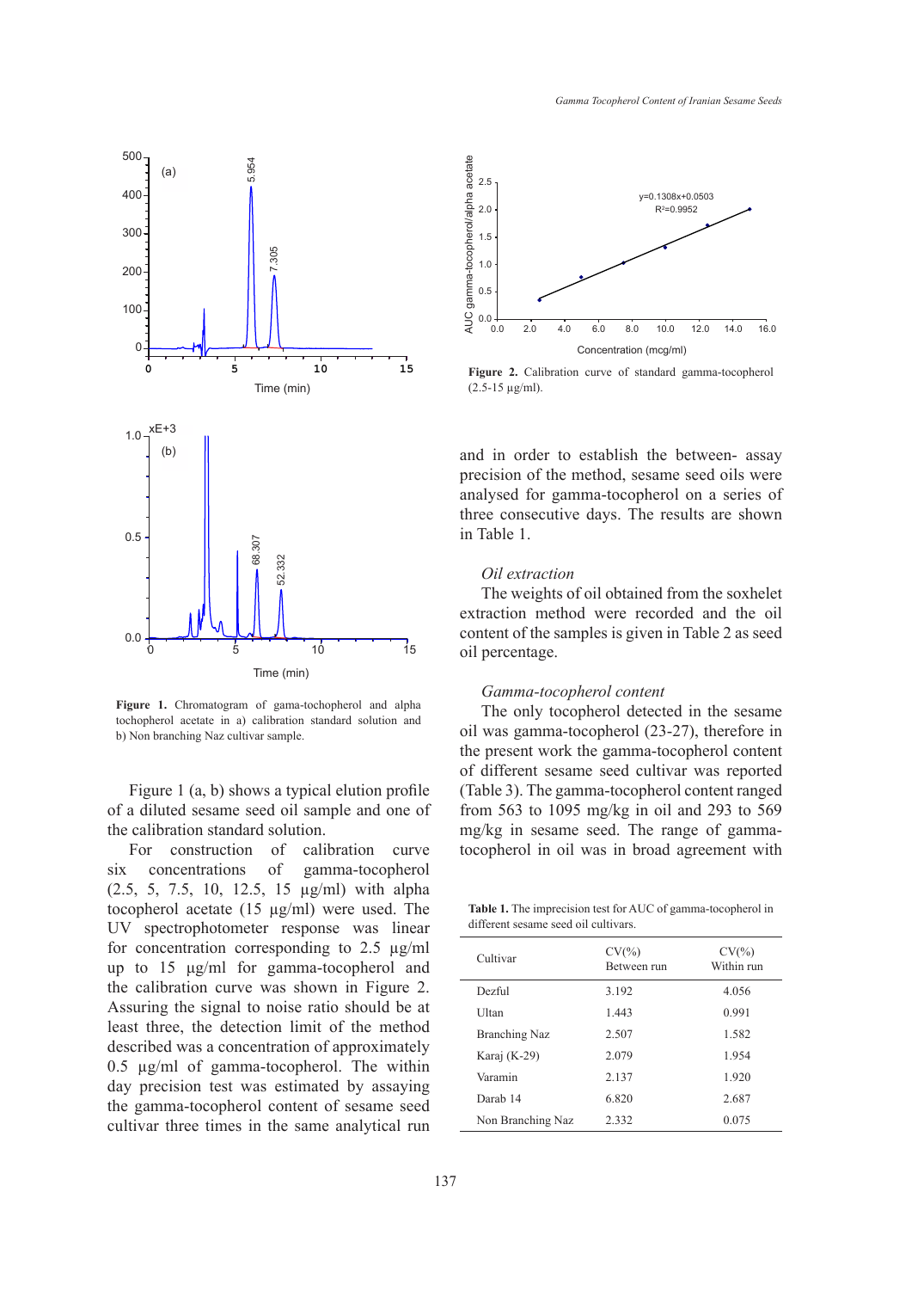

1. Dezful, 2. Ultan, 3. Branching Naz, 4. Karaj (k-29),

**Figure 3.** The gamma-tochopherol content of seven different sesame seed oil cultivars grown in Iran.

the Codex range (521- 983 mg/kg) (24). In 1985 Speek, et al (23) determined the amount of four tocopherol isomers in different oils. The gammatocopherol content of sesame oil was 517±24 mg/kg and that of the three other isomers was less than 10 mg/kg. Crews, et al in 2006 (25) reported that the amount of gamma-tocopherol in sesame oil was 430-717 mg/kg and the three other isomers were not detected in the sesame oil. Hemalata, et al (26) in 2004 determined the amount of lignans and tocopherols in Indian sesame cultivars. The gamma-tocopherol (190- 500 mg/kg in seed; 400-800 mg/kg in oil) was the only isomer detected in sesame in their work and the level of other isomers could be less than 10-5 mg/kg oil. Kamal- Eldin, et al in 1994 (27) also reported the presence of only gammatocopherol in sesame oil (584 mg/kg). Wide

**Table 2.** The average of oil content of seven different sesame seed cultivars grown in Iran.

| Cultivars            | Oil percentage |             |
|----------------------|----------------|-------------|
|                      | Average $%$    | Interval%   |
| Dezful               | 51%            | $50 - 52%$  |
| Ultan                | 47.2%          | 46-48.4%    |
| <b>Branching Naz</b> | 47.5%          | 46-49%      |
| Karaj (K-29)         | 52%            | $50 - 54\%$ |
| Varamin              | 51.5%          | $50 - 53%$  |
| Darah 14             | 49.5%          | $48 - 51%$  |
| Non Branching Naz    | 47.5%          | $46 - 49%$  |

5. Varamin, 6. Darab 14, 7. Non Branching Naz variation were observed in gamma-tocopherol levels in seeds and oils in this work, but it was almost much more than other literature values (23-27) indicating the better nutritional value and oxidative stability in Iranian sesame seed. We further made a systematic comparison among the gamma-tocopherol content of seven different cultivars with ANOVA test and Dunnetts T3 post Hoc (Figure 3). As it can be seen a large variation was found in the concentration of gamma-tocopherol in oils of different cultivars and Karaj (K-29) cultivar has more gammatocopherol content than the Codex range with significant differences with the other cultivar. Also the Branching Naz has the least gammatocopherol content among the whole cultivars and the other cultivars had the average values. To our knowledge, the study reported here is the most comprehensive comparison on the gammatocopherol content of different sesame seed cultivars. Some sesame seeds had high gammatocopherol content and may be rich sources of this valuable antioxidant.

**Table 3.** The gamma-tochopherol content of seven different sesame seed cultivars grown in Iran.

| Cultivars         | Gamma-tocopherol in sesame oil (ppm) <sup><i>a</i></sup> | Gamma-tocopherol in sesame seed $(ppm)^a$ |
|-------------------|----------------------------------------------------------|-------------------------------------------|
| Dezful            | $968.25 \pm 32.26$                                       | $493.81 \pm 16.45$                        |
| Ultan             | 772.58±11.77                                             | $364.66 \pm 5.56$                         |
| Branching Naz     | $563.65 \pm 15.19$                                       | $417.48 \pm 7.22$                         |
| Karaj (K-29)      | $1095.31 \pm 24.59$                                      | $569.82 \pm 12.28$                        |
| Varamin           | $996.07 \pm 22.16$                                       | 512.98±11.41                              |
| Darab 14          | $884.74 \pm 63.25$                                       | $437.95 \pm 31.31$                        |
| Non Branching Naz | $618.73 \pm 15.43$                                       | $293.90 \pm 7.33$                         |

*<sup>a</sup>*Data are expressed as Mean±SD